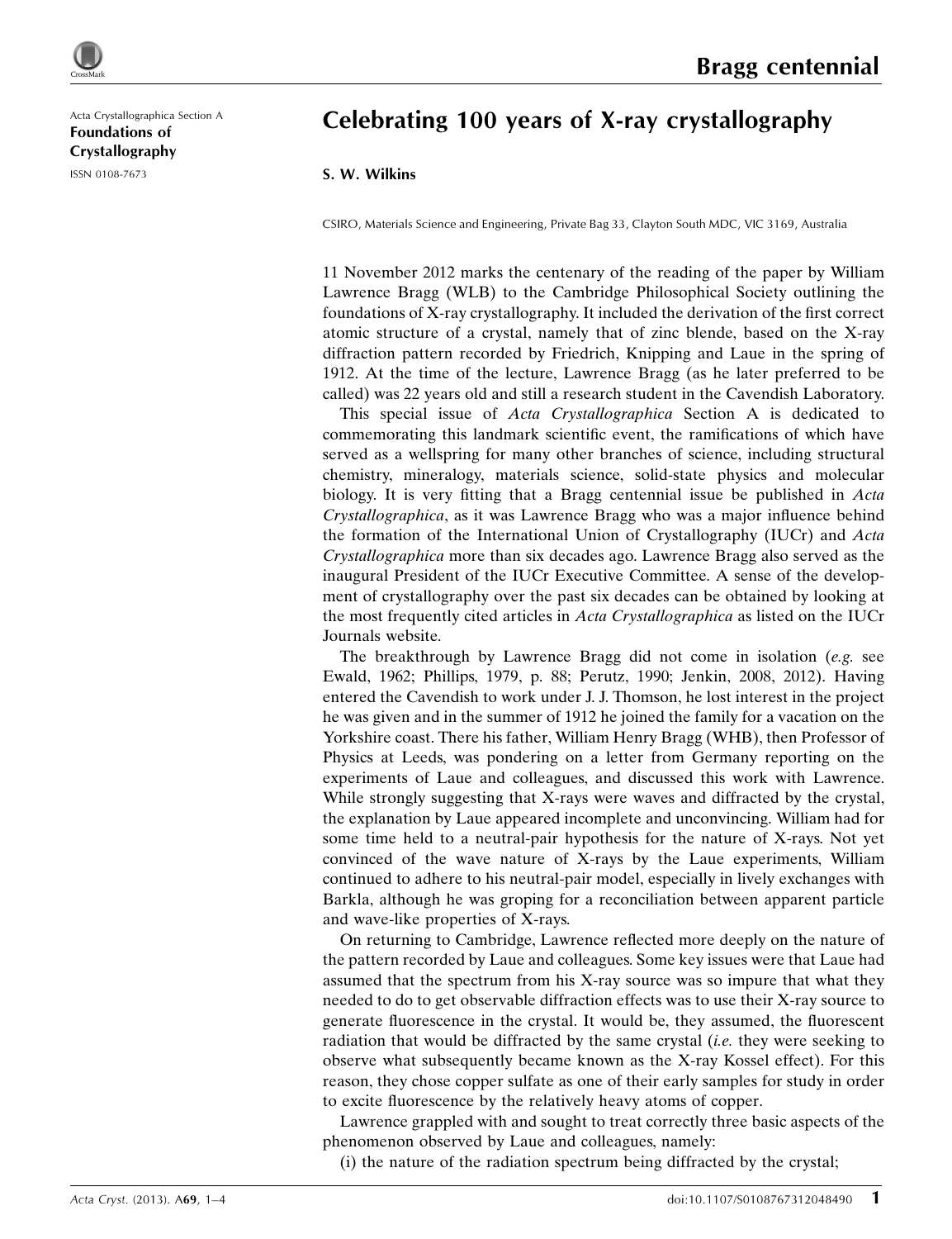(ii) the shape of the spots in the diffraction pattern; and

(iii) the nature of the lattice (Laue had wrongly assumed a simple cubic lattice for zinc blende) and the correct indexing of the diffraction pattern.

It is reported (Phillips, 1979, p. 75) that while Lawrence was walking along the Backs in Cambridge one day in the late autumn of 1912, in a flash of insight he conceived of the relatively simple explanation that the diffraction patterns from zinc blende observed by Laue and colleagues could be ascribed to the reflection of electromagnetic waves of short wavelength from planes of atoms in the crystal. Moreover, that this diffraction information provided a means for determining the atomic structures of crystals. In getting this explanation to work for zinc blende, Lawrence firstly had to assume that the spectrum of incident radiation on the crystal was essentially continuous (he called it a 'pulse'), compared with Laue, who had assumed a small number of discrete wavelengths, and secondly he had to assume that the lattice for zinc blende was of the face-centred cubic type, not simple cubic. In his understanding of crystal structures, he was aided by discussions with his friend Gosling, who had described to him some of W. J. Pope's ideas on crystal lattices, and also with Pope himself.

Lawrence's ideas presented to the Cambridge Philosophical Society outlining these insights and results were published shortly afterwards in the Proceedings [W. L. Bragg, 1912a; see also W. H. Bragg in Nature on 28 November and W. L. Bragg in Nature on 5 December (W. L. Bragg, 1912b)]. The paper contained a statement of what has come to be called Bragg's law (albeit in a cosine form). There was still some uncertainty in his mind as to the nature of X-rays, whether the waves that were diffracted were in fact X-rays and whether the waves were accompanied by some form of particles. For this reason, and also in deference to his father's views, Lawrence titled his paper On the diffraction of short electromagnetic waves by a crystal. Once Lawrence's interpretation of the patterns produced by Laue and colleagues was discussed with his father, William rapidly accepted the wave interpretation of X-rays and from this understanding (W. L. Bragg, 1962), and using the substantial manpower and technical resources at his disposal in Leeds, he quickly developed an X-ray spectrometer for studying fluorescent radiation, using Bragg's law and a crystal of known  $d$ -spacing as an analyzer crystal. At the time, Lawrence was busy collecting Laue patterns from simple alkali halide crystals and solving their structures. However, compared to the more quantitative and direct possibilities of collecting diffraction data using the spectrometer developed by his father, the limitations of the Lauepattern method were very evident to him.

There followed major works by WHB on both the determination of characteristic wavelengths and attenuation factors (using rock salt, the structure and lattice parameter for which had earlier been derived by Lawrence) and a seminal paper by Lawrence on alkali halides including rock salt. A joint paper soon followed on the structure of diamond. Exciting opportunities for applying the new techniques for atomic structure determination and X-ray spectrometry/diffractometry abounded and their work flourished. In WHB's hands the spectroscopic investigations proved very fruitful. At the request of Rutherford, two of Rutherford's protégés at Manchester, namely Moseley and C. G. Darwin, were asked to confirm WHB's results with the aim that they all published simultaneously (see Jenkin, 2008, pp. 345– 349). WHB subsequently withdrew from research in the spectroscopy area.

Lawrence concentrated more on crystal structure determination, while WHB became more involved in the physics of X-ray diffraction. In 1915, Lawrence and his father were awarded the Nobel Prize for Physics. Lawrence was then only 25 years old and remains the youngest Nobel Prize winner ever and the only one to celebrate the jubilee of his award (see 50 Years a Winner, 1965).

Over the next 50 years or so, Lawrence played an instrumental role in the development of several other wholly new areas of science, such as metal physics, structural biology and radio astronomy. A signature feature of his work was the ability to find simple approaches to difficult problems, to have a powerful instinct for knowing which areas of science were worth pursuing, and to constructively guide and inspire those around him. In the words of Alan Mackay (1991), "Bragg had a huge number of concrete models and analogies 'to hand' in his mind. These he could deploy and manoeuvre with great appropriateness" and further, that 'Together, the Braggs had a superb vision that the microworld was just like the everyday world, only smaller. With this vision the Braggs revolutionized chemistry, metallurgy, mineralogy and later biology.'

For much of his life Lawrence persevered against the lingering, widely held misapprehension that the pioneering step in the development of X-ray crystallography had been made by his father, although at various times Lawrence had outlined the relative roles each had played. In this regard, the following quotation from a letter from Lawrence to P. P. Ewald (1962), the founding editor of Acta Crystallographica, in response to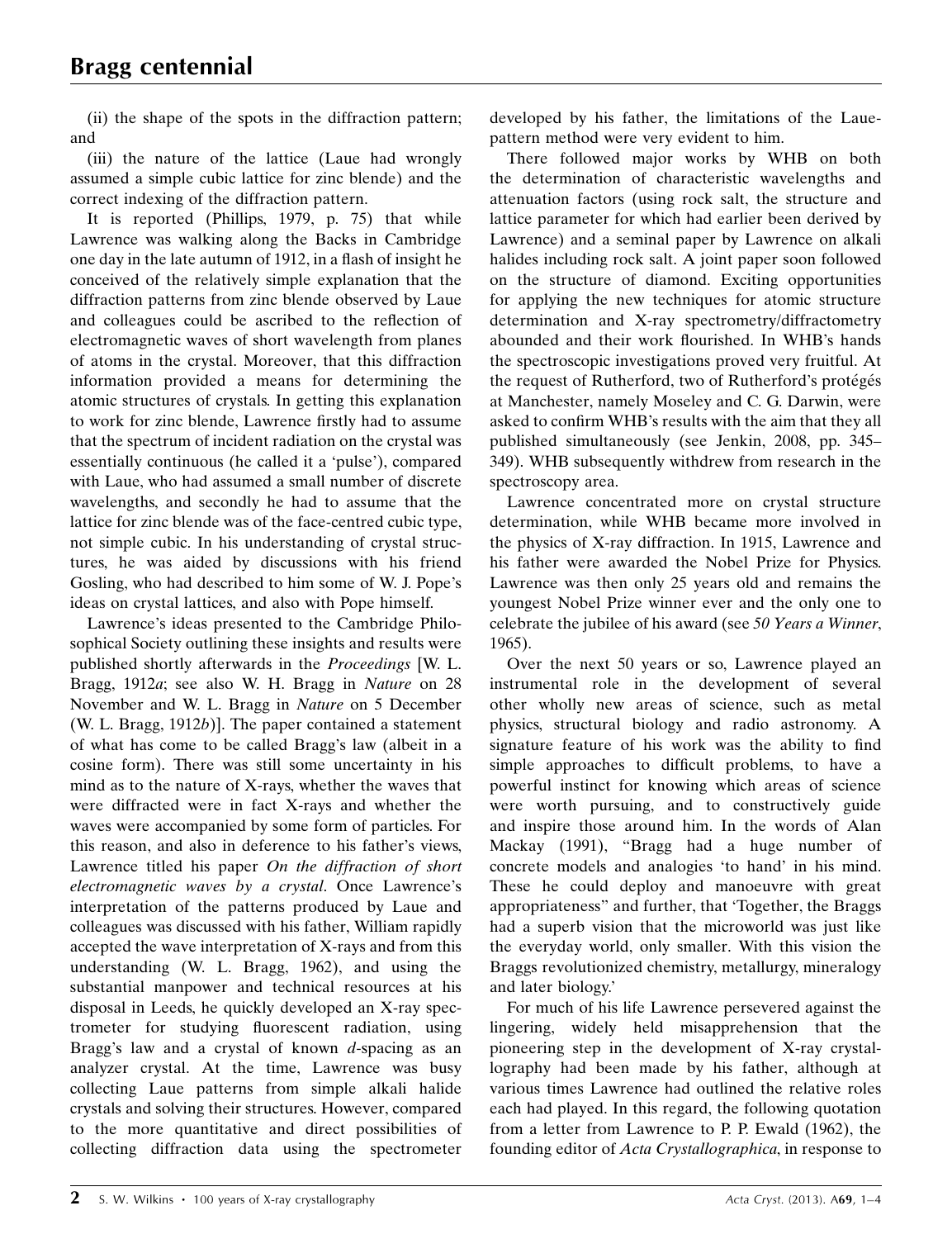an article and letter by Ewald written about WHB, is relevant:

On my return to Cambridge I restudied Laue's results and explained the ZnS spots as being due to diffraction by a facecentred cubic lattice (Oct. 1912). This, I think, convinced my father that they were diffraction effects, but he still thought that there might be electromagnetic waves associated with the X rays and in deference to his views, I called my paper (Nov. 1912) 'The diffraction of short electromagnetic waves by a crystal'. My father was still wavering when he wrote the note to 'Nature' on Nov. 28th which you quote. But just about that time I showed that X rays were specularly reflected over a range of angles by cleavage planes of mica ('Nature', Dec. 12, 1912) and my father at once examined the rays reflected from mica with an ionization chamber and convinced himself that they were really X rays. This led to his designing the X ray spectrometer. I had no hand in planning the spectrometer, but while this work was going on I had worked out the structure of NaCl and KCl by Laue photographs, and that is how my father came to use rock-salt for the curves in our first joint paper 'The Reflexion of X rays by Crystals', on which we worked together during the Xmas holidays of 1912–13. These results of course showed the immensely greater power of the spectrometer for analysing crystals. I was very much teased at the time for upsetting my father's theory! But you will see how much my father's work at Leeds, and mine at Cambridge, were interwoven at that early time.

The present special issue of Acta Crystallographica Section A contains a collection of papers contributed by speakers at the Bragg Centennial Symposium held in Adelaide (home to W. H. Bragg and family from 1886 to 1909) on 6 December 2012. The aim of the symposium was to explore some of the historical context and personal links to the Braggs' work, as well as to feature some of the broader scientific and social impact of their work.

As a guide to the contents of this special issue, the article Lawrence Bragg's interest in the deformation of metals and 1950–1953 in the Cavendish – a worm's-eye view by Anthony Kelly describes the early work in the Cavendish on metal physics and microdiffraction, with particular emphasis on understanding the nature and properties of dislocations. The area of microdiffraction and WLB's work in this area is also addressed by John Spence in his article Lawrence Bragg, microdiffraction and X-ray lasers, and provides a link from the pioneering work of WLB into current state-of-the-art microdiffraction using convergent-beam electron diffraction methods and femtosecond-scale time resolution microdiffraction with X-rays emanating from X-ray freeelectron lasers. WLB's involvement in and encouragement of the application of X-ray crystallography to determining the structures of biological macromolecules is addressed in the obituary for Sir Lawrence Bragg by Max Perutz (1971) (an extract of which is kindly reproduced by permission of the Nature Publishing Group), the article by Brian Matthews entitled The Bragg legacy: early days in macromolecular crystallography and in an overview article on the Evolution of diffraction methods for solving crystal structures by Wayne Hendrickson. In addition, some personal recollections of the application of crystallography to drug discovery are provided by Peter Colman. The application of Bragg's law in fields other than X-rays is treated by Thomas Mason et al., who describe the early days of neutron diffraction in their article The early development of neutron diffraction: science in the wings of the Manhattan Project, and by Colin Humphreys in The significance of Bragg's law in electron diffraction and microscopy, and Bragg's second law. An account of the internal deliberations of the Nobel Committees leading up to the award of the Nobel Prize to the Braggs is provided in the article by Anders Liljas entitled Background to the Nobel Prize to the Braggs. A verbal portrait of Lawrence Bragg as seen by those closest to him, namely his family, is provided by his younger daughter Patience Thomson in the form of a tribute.

As a tribute to the work of Sir Lawrence Bragg and in recognition of his Australian origins, the Society of Crystallographers in Australia and New Zealand (SCANZ) has instigated the striking of a medal in his honour. This medal is to be awarded approximately biennially (at national meetings of SCANZ) for outstanding achievements in the field of crystallography by a scientist working largely in Australia and/or New Zealand. The first Lawrence Bragg Medal of SCANZ was awarded at the AsCA 12/CRYSTAL 28 Conference in Adelaide that immediately preceded the Bragg Centennial Symposium.

In preparing this short introduction to this special commemorative issue, I have drawn heavily on the sources below and especially the monumental Royal Society biographical memoir on Lawrence Bragg by David Phillips, and also from discussions with John Jenkin. In looking to the future of our field, we might do no worse than adopting a dictum of Lawrence Bragg, namely 'Do not follow the fashion and do not hesitate to try an experiment which the theorists hold to be stupid' (Mackay, 1991).

## References

- [Bragg, W. H. \(1912\).](http://scripts.iucr.org/cgi-bin/cr.cgi?rm=pdfbb&cnor=me0486&bbid=BB1) Nature (London), 90, 360–361.
- Bragg, W. L. (1912a). [Proc. Cambridge Philos. Soc.](http://scripts.iucr.org/cgi-bin/cr.cgi?rm=pdfbb&cnor=me0486&bbid=BB3) 17, 43–57.
- [Bragg, W. L. \(1912](http://scripts.iucr.org/cgi-bin/cr.cgi?rm=pdfbb&cnor=me0486&bbid=BB2)b). Nature (London), 90, 410.
- [Bragg, W. L. \(1962\). Letter to P. P. Ewald dated 5 February \(Royal](http://scripts.iucr.org/cgi-bin/cr.cgi?rm=pdfbb&cnor=me0486&bbid=BB4) [Institution Archives, Record No: RI MS WLB 44c\\_41\).](http://scripts.iucr.org/cgi-bin/cr.cgi?rm=pdfbb&cnor=me0486&bbid=BB4)
- [Colman, P. M. \(2013\).](http://scripts.iucr.org/cgi-bin/cr.cgi?rm=pdfbb&cnor=me0486&bbid=BB25) Acta Cryst. A69, 60–62.
- Ewald, P. P. (1962). [Fifty Years of X-ray Diffraction](http://scripts.iucr.org/cgi-bin/cr.cgi?rm=pdfbb&cnor=me0486&bbid=BB5), edited by P. P. [Ewald, ch. 5. Utrecht: N. V. A. Oosthoek's Uitgeversmattschappij.](http://scripts.iucr.org/cgi-bin/cr.cgi?rm=pdfbb&cnor=me0486&bbid=BB5)